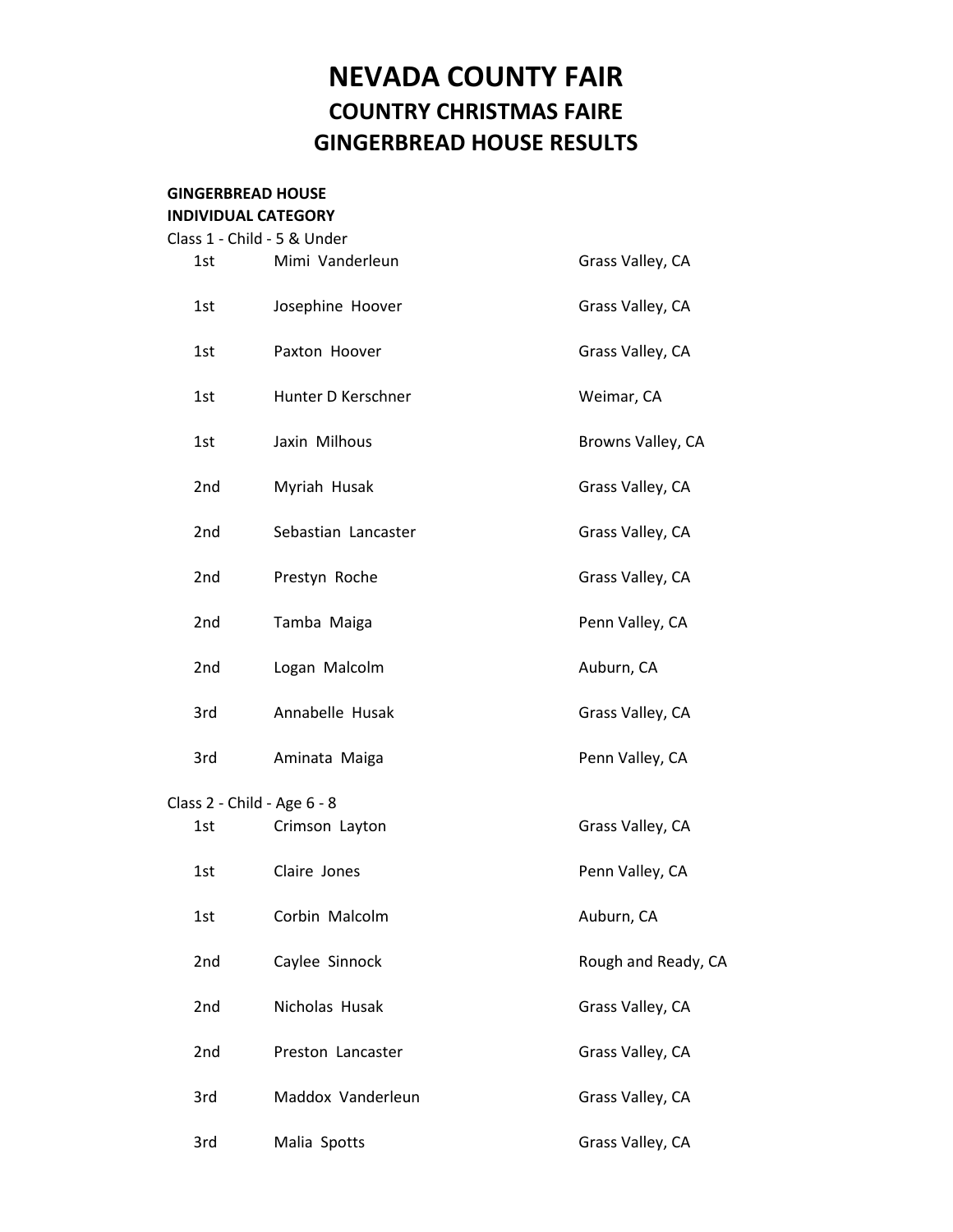# **NEVADA COUNTY FAIR COUNTRY CHRISTMAS FAIRE GINGERBREAD HOUSE RESULTS**

|                             | Class 3 - Child - Age 9 -12          |                  |  |  |  |
|-----------------------------|--------------------------------------|------------------|--|--|--|
| 1st                         | Owen Strolle                         | Grass Valley, CA |  |  |  |
| 1st                         | Finn Becker                          | Grass Valley, CA |  |  |  |
| 2nd                         | Noel Layton                          | Grass Valley, CA |  |  |  |
| 2nd                         | Audrey Layton                        | Grass Valley, CA |  |  |  |
| 2nd                         | Truth Layton                         | Grass Valley, CA |  |  |  |
| 2nd                         | Max Pierce                           | Penn Valley, CA  |  |  |  |
|                             | Class 4 - Kits Child - Age 8 & Under |                  |  |  |  |
| 1st                         | Esther Goldman                       | Nevada City, CA  |  |  |  |
| 1st                         | Avora Bradley                        | Nevada City, CA  |  |  |  |
| Class 5 - Teen Age 13-17    |                                      |                  |  |  |  |
| 1st                         | Aiden Keller                         | Grass Valley, CA |  |  |  |
| 2nd                         | Evelyn Grandfield                    | Nevada City, CA  |  |  |  |
| 3rd                         | Molly Becker                         | Grass Valley, CA |  |  |  |
| Class 6 - Adult Age 18 - 64 |                                      |                  |  |  |  |
| 1st                         | Mary Sweet                           | Rocklin, CA      |  |  |  |
|                             | Class 7 - Adult ages 65 & Over       |                  |  |  |  |
| 1st                         | Jan Haverty                          | Nevada City, CA  |  |  |  |
| 2nd                         | Marilou Ficklin                      | Grass Valley, CA |  |  |  |
| 3rd                         | Joan Morton                          | Grass Valley, CA |  |  |  |
|                             | Class 8 - Special Needs - All ages   |                  |  |  |  |
| 1st                         | Emily Dorton                         | Grass Valley, CA |  |  |  |